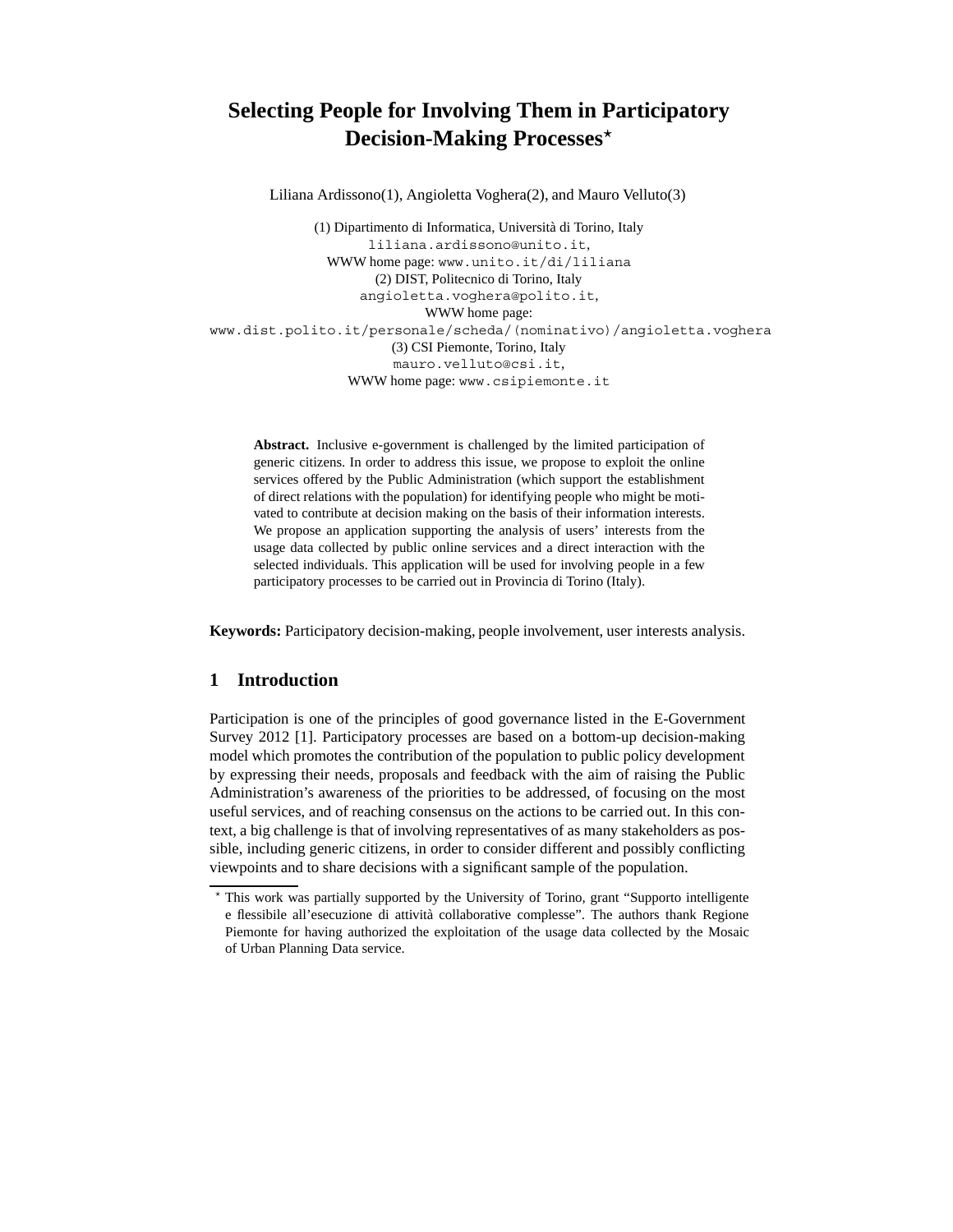Most involvement efforts are carried out either via "face to face" interaction in the offices of the local communities or by disseminating information through public web sites. The former method has a narrow scope; the latter promotes participation among generic internet users, who might not be interested in the policies to be discussed. In order to address this issue, we propose to take advantage of all the existing relations between the Public Administration and the population, including the internet-based ones, for searching for people interested in policy making. Public online services can be used for identifying interested interlocutors: most of them provide geo-localized information (e.g., data about a city or an administrative area); thus, they target relatively small virtual communities radicated in the territory. Moreover, as many services authenticate their users, people can be identified and their information interests can be tracked. We thus propose to employ such services as information sources for steering the discovery of candidate participants depending on the scope of the policies to be developed.

This paper presents work carried out to start an analysis of users' interests emerging from Regione Piemonte's public online services. For such purpose, we developed a prototype application which enables the Public Administration to identify people who showed interest in specific geographical areas by analyzing the usage data of such services. The application allows to contact people by e-mail, establishing a one-to-one interaction which can be used, e.g., to promote public activities or to invite users in decision-making processes. In 2013, the application will be used in a few River and Lake Agreements in Provincia di Torino (a sub-area of Regione Piemonte).

The river (lake) agreement is a form of negotiated planning. It starts with a voluntary contract mobilizing participation by major institutional and social actors in a fluvial (lake) region to define and implement a common strategic framework. The objective is to incorporate territorial design into policies (soil and water protection, environmental improvement, landscape improvement, regional development) and financing projects, as well as to influence planning and programming [2]. The concertation process involves heterogeneous stakeholder groups. The organizational structure of each contract varies but all of them have a small decision-making body (Control Room) composed of members belonging to the most important stakeholder groups. Although generally defined as enlarged participative processes, there is a tendency to include the most important stakeholders from the economic world, institutions, or representative associations, as well as certain age groups (mainly through projects with the schools), with a limited presence of generic citizens. It is thus interesting to check whether the adoption of an automated service for inviting people who interact with the Public Administration through the web, such as the application presented in this paper, will succeed in including a more representative sample of the population.

In the remainder of this paper, Section 2 presents our work. Section 3 describes some related work. Section 4 concludes the paper and outlines our future work.

# **2 Supporting User Involvement in Inclusive E-government**

The usefulness of participatory practices and methods to design legitimated and effective public policies is acknowledged by scholars from different disciplines including political science, spatial planning and environmental assessment. However, current partic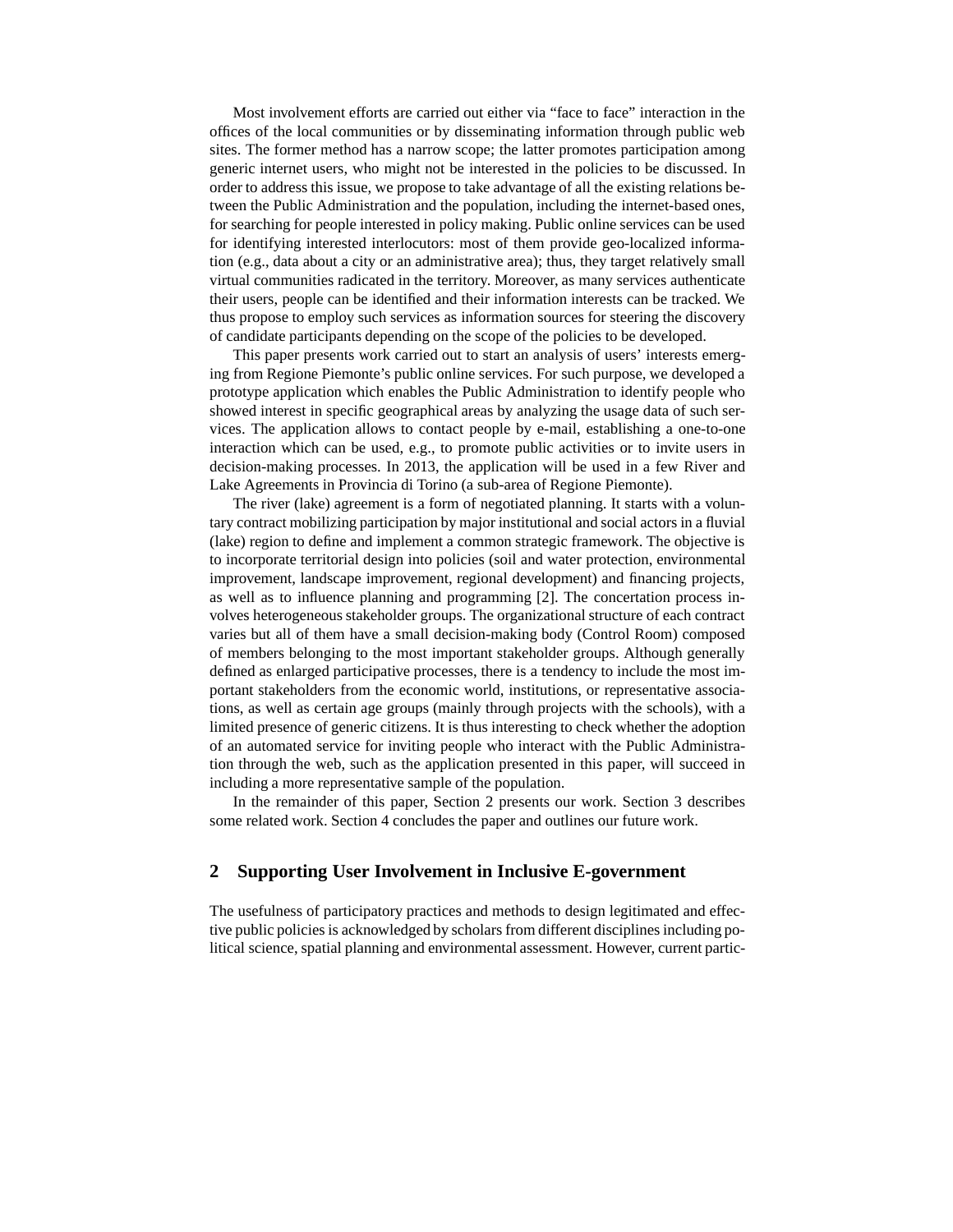ipatory planning practices are criticized because they are unable to penetrate the formal decision-making process [3], to contribute to citizenship enhancement of marginalized social groups [4] or to generate consistent outcomes in terms of collective decisions. Most of these limits depend on the synchronous and location-based nature of traditional methods for public participation and collaboration [5] but also on the duration of processes, which require long standing engagement. Both aspects might be at least partially addressed by exploiting ICT.

#### **2.1 Analysis of Public Online Services**

We aim at enhancing the Public Administration's capabilities to find candidate interlocutors for participatory decision-making by utilizing the Internet for reaching people who have not been attracted so far. The idea is that of complementing the work carried out by means of existing methods with a new approach which leverages the relations between Public Administration and citizens in order to enhance the identification of individuals who are likely interested in the policy making activities to be carried out.



Fig. 1. A general town plan with legenda, generated by the MUPD service (in Italian).

Different criteria might be adopted to identify candidate invitees for participatory decision-making processes. Regarding territorial policies, which are the focus of this research, users' geographical interests are the primary factor to be taken into account as they allow the selection of people who could be directly or indirectly affected by the policies, e.g., because they live or work in the addressed areas.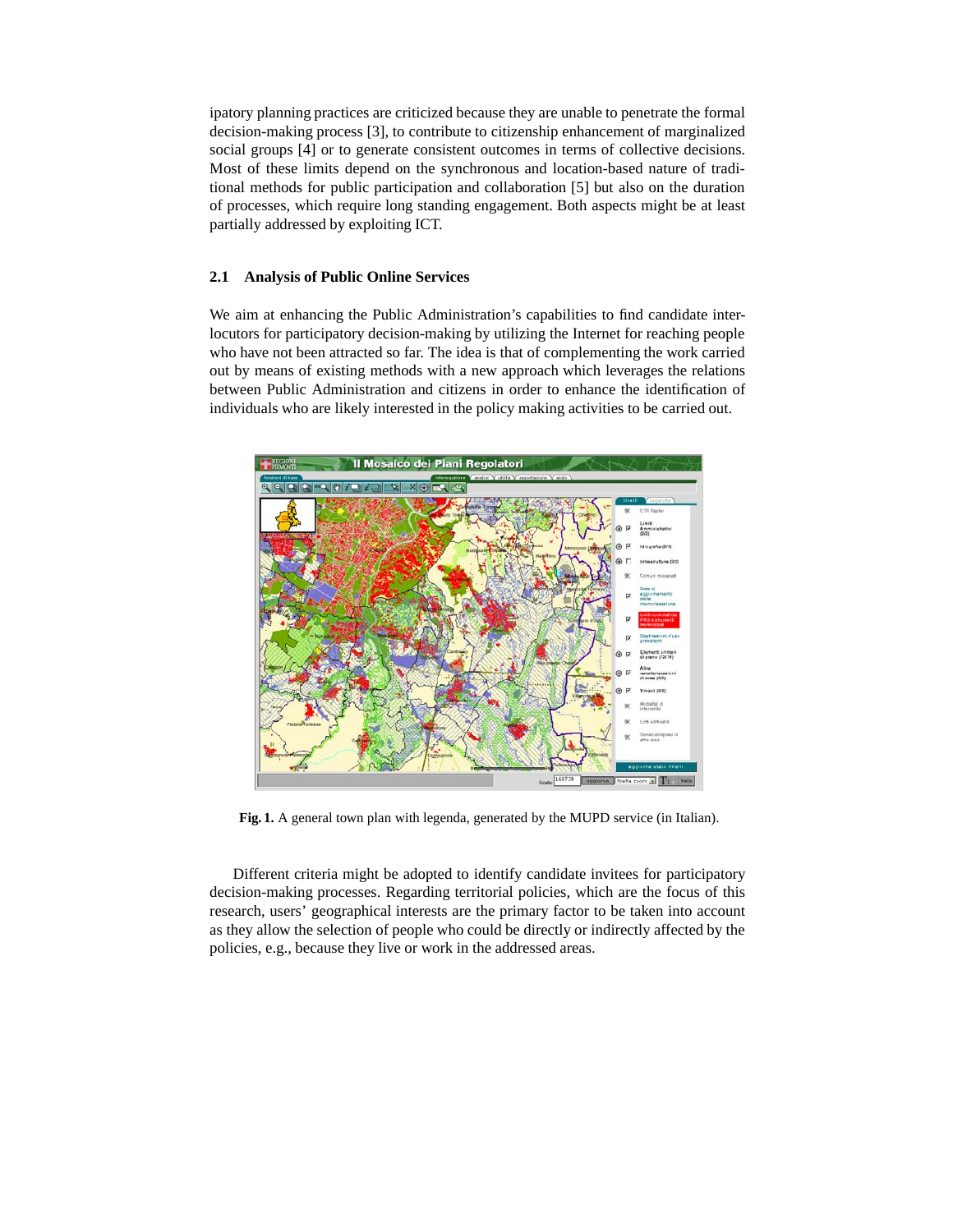We analyzed some territorial services offered by Regione Piemonte's Geovagando web portal (www.regione.piemonte.it/geopiemonte) to select a few of them for monitoring users interests. Geovagando enables visitors to find geographical information, browsing the wide production of cartographic information produced by public sector bodies in Piemonte. The web site supports thematic searches (e.g., Agriculture, Environment, Traffic) and offers different types of services (e.g., metadata catalogues, visualizers, download services).

Among the available services we selected the "Mosaic of Urban Planning Data" (MUPD) of the municipalities in Piemonte, in the thematic section "Spatial Planning". This service supports the downloading of maps related to an "interpretation" of the general town plans of Regione Piemonte, which provides information about land uses and urban policies. Specifically, the "mosaicatura" of town planning, provided by the service, is aimed at integrating the territorial choices of different local administrations using a common interpretative method and legenda. Fig. 1 shows a sample town plan downloaded from the MUPD service. The common legenda can be used to compare the land uses, such as residential areas (marked as red in the figure), public services (yellow), productive areas (violet), public green and protected areas (green) and infrastructures (not shown).

As the MUPD service authenticates its users, it allows the tracking of their interests and a one-to-one interaction with them. Its registration form asks the user for permission to track her/his behavior, adheering to the privacy regulation. If the user gives consensus, (s)he is invited to specify first and family name, e-mail account and classification in one of the following categories for statistical purposes: Public Administration employee, professional user, private user and student. This classification is orthogonal with respect to user interests analysis but it is useful to understand whether the service is only used by territorial experts or it has a heterogeneous user base and thus represents a promising source of information for policy making.

The traces of user behavior collected by the MUPD service include data about information queries and downloaded documents. This information is stored in a User Interests Database which maintains the registered users's data and the tracked geoand time-referenced download events performed by them. For each event, the database stores information about the type of the downloaded item, the geographical area of interest (e.g., city name and identification code), and the date of the event.

The MUPD service has pros and cons: regardless of its technicality, it has a heterogeneous user base because it is relevant for real estate. The users who accessed the service between the beginning of 2005 and February 2013 are distributed as follows: 36.8% of them are professionals (e.g., they could be architects, etc.) and 15.6% are from the Public Administration; 25.8% are private users and 21.8% are students. It is also worth noting that this service provides particularly significant information about user interests because town plan maps are downloaded by people who are analyizing a territory in detail; e.g., for work or education reasons, or because they live, or plan to live there. However, general town plans concern a whole city or large portions of it; thus, they cannot provide information about fine-grained geographical interests (e.g., focused on specific urban administrative areas). Moreover, as such maps change every few years, the same user is expected to rarely download the same document. This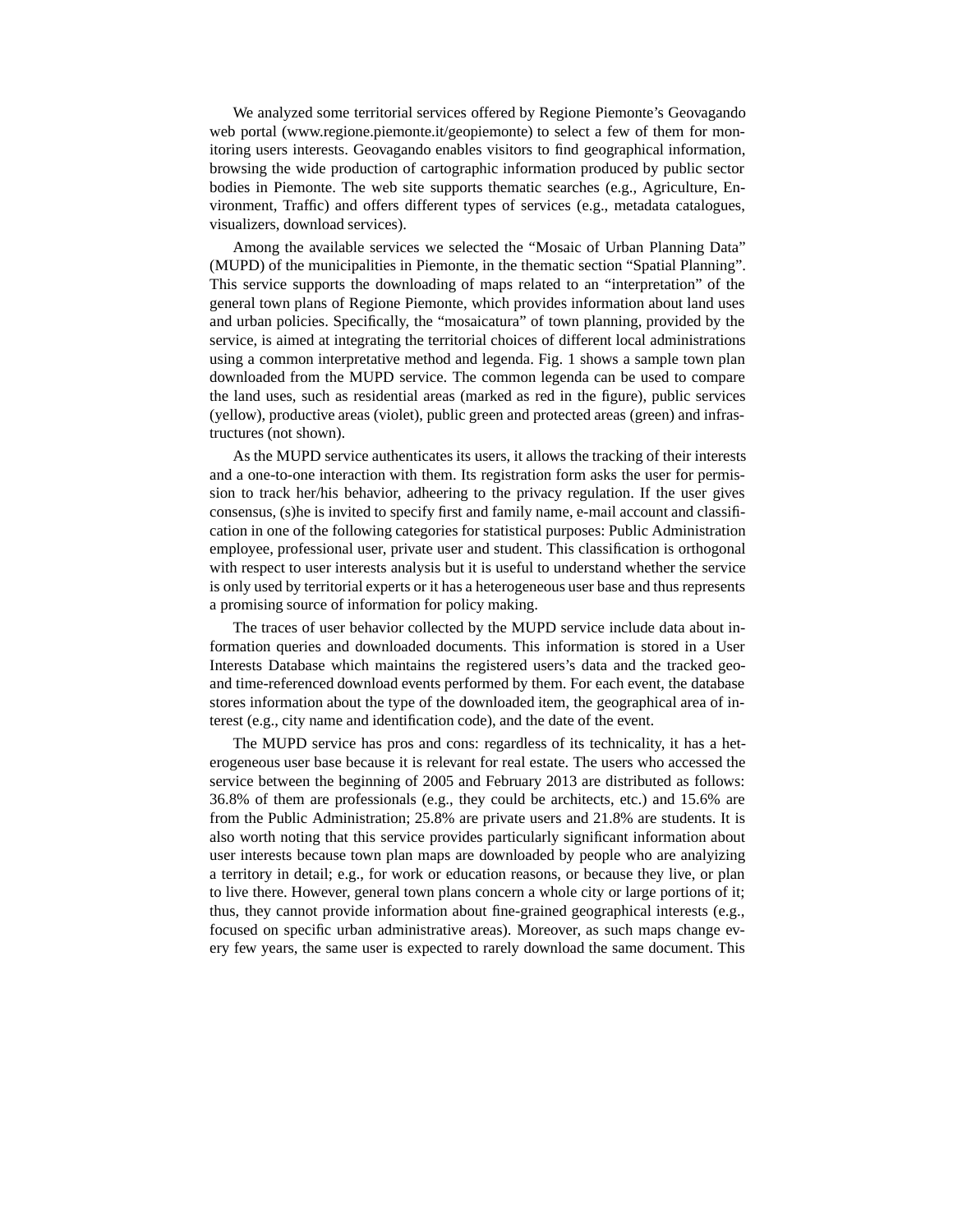

**Fig. 2.** Searching for people who downloaded information about Torino and Moncalieri since 2012 (anonymized sample of usage data).

also means that the service collects a relatively small number of download events. These characteristics make the service suitable for collecting information to be used in policies having a large geographical scope; e.g., in river and lake agreements, which concern the whole territorial area of one or more cities.

#### **2.2 Our Application**

In order to support people involvement in policy making, we developed a prototype Web-based application which helps the Public Administration to search for people to be invited in participatory processes by exploiting the users' geographical interests collected by public online services. The application supports searching for users who downloaded information about a selected geographical area during a certain time interval and makes it possible to contact them by e-mail, e.g., to inform them about the territorial plans under definition or to invite them in a participatory process. The people who answer positively will be involved in the related processes.

While the application supports people identification and invitation, it does not handle the online collaboration within a participatory process. Indeed, existing social networks, such as Facebook, can be exploited as a first solution for that purpose, by enabling communication, document sharing and consultation through polls, within thematic groups associated to participatory projects. That approach was successfully applied by Voghera and colleagues in the Tinella Basin River Contract [6], a governance tool promoting vertical and horizontal subsidiarity for local development and sustainability in the Tinella fluvial region (Italy). In that contract, Facebook was used to handle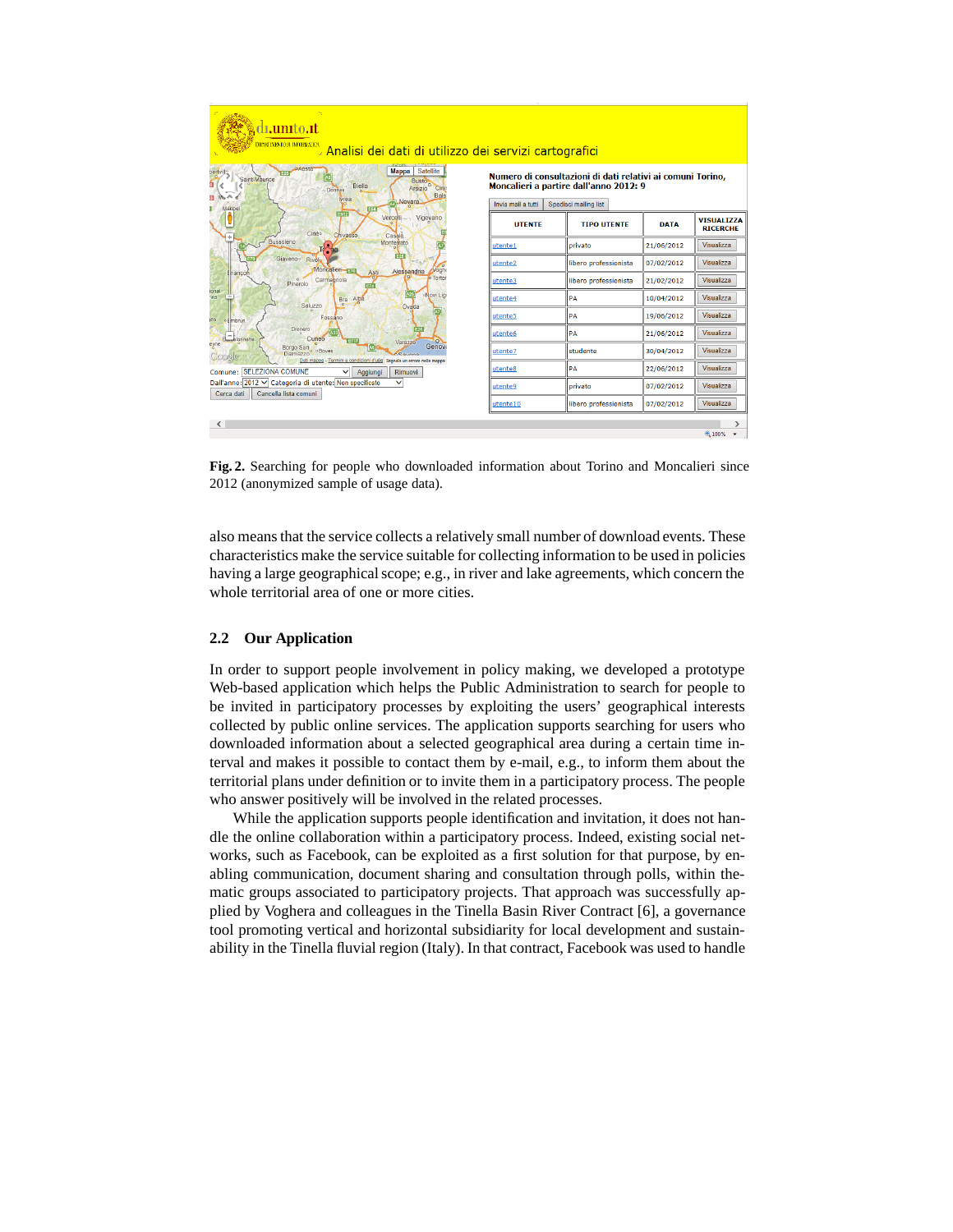the distribution of questionnaires and the management of people's responses in a rapid and effective way.

Given the specification of a geographical area and of a temporal interval, our application queries the User Interests Database and presents the list of accounts satisfying the search criterion. Fig. 2 shows the user interface of our application on a small sample set of anonymized user data used for application development. In the left portion of the page, a map supports the selection of the geographical points of interests; moreover, city names can be entered via form (Seleziona Comune - select city). The form also allows to specify the starting year for the query (2012, intended as January 1st) and the type of user to be considered: non specificato (all users), PA (Public Administration employee), privato (private user), libero professionista (professional), studente (student). The right portion of the page shows the result of the performed query in a table containing a row for each retrieved user. Above the table, the "Invia mail a tutti" button can be used to send an e-mail message to all the retrieved accounts and the "Spedisci mailing list" one can be used to send an e-mail message including the list of accounts for later use.

Each row of the table shows a user id (which can be clicked to send the user an e-mail message), the classification of the corresponding person and the dates of the download actions (s)he performed on the selected geographical area. Moreover, the "Visualizza" (show searches) button makes it possible to retrieve the user's geographical profile by visualizing the list of cities (s)he has downloaded information about in the selected time interval.

We developed our application following a user-centered approach, in cooperation with experts in participatory processes (urbanists) who provided their requirements and contributed to the design of the user interface and of the features to be offered. Moreover, a preliminary test with users has shown that they find the application very intuitive and easy to use. They declared that it conveys the information they need in a simple and efficient way. However, they would like to have a stronger integration of the application with the social network environment to be used during the participatory process, e.g., to automatically generate user groups starting from the user lists they retrieve.

The application currently presents information collected by the MUPD service. However, it can work on usage information collected by other services of the Geovagando web site, provided that such data is stored in the User Interests Database. In that case, basic geographical search might be extended to support finer-grained searches which take information types into account. This would make it possible to search for users interested in specific topics (e.g., related to agricolture, etc.).

#### **2.3 Identification of Candidates for Participatory Processes**

We will use our prototype application in a few participatory processes to be carried out in 2013 in Provincia di Torino. Such processes concern the River Agreements of Sangone, Stura and Pellice and the Lake Agreements of Avigliana and Viverone. This activity will help us to assess the degree of participation achieved by inviting in decisionmaking processes not only the traditionally involved subjects, but also the people identified by analyzing the usage data of the MUPD service. For evaluating our approach, we will also compare the obtained participation data with that collected in previous experiences, such as the Tinella Basin River Contract.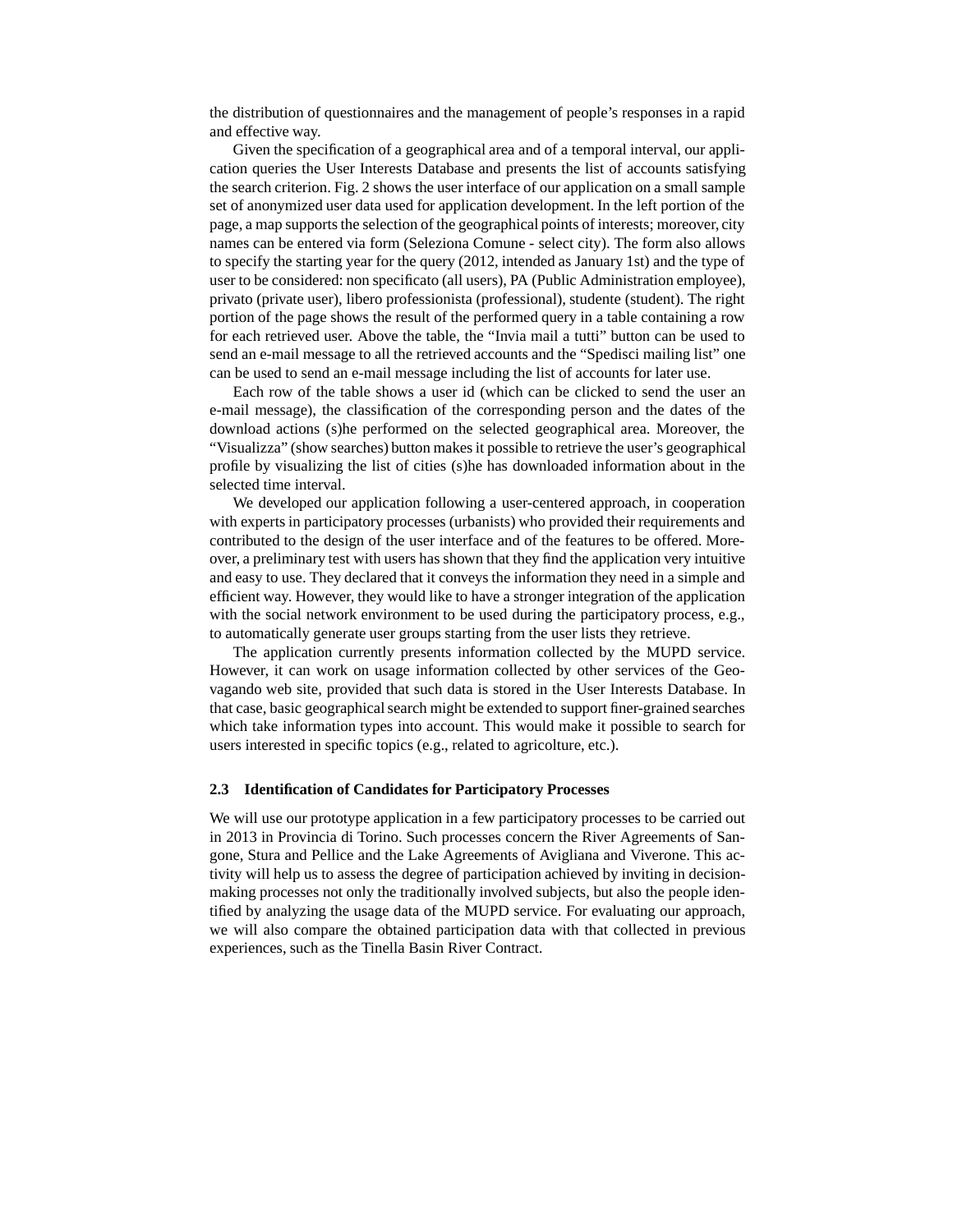The advantages of broadening of the decision-making process to a larger range of social actors since the preliminary phases of a participatory process can be examined at the level of the relations among the actors, of the quality of planning and design (decision content) and of the implementation of development scenarios. Concerning the relations between actors, it is conceivable that this first step can bring advantages discernible in the short or medium term. Among them, the improvement of the trust between institutional actors and citizens: on the one hand, citizens' trust in institutional actors might increase because people feel to be explicitly invited to express themselves on decisions affecting their territory. On the other hand, institutional actors might perceive that a significant part of the population is attentive towards the questions that relate to a river/lake or, even more, declares itself open to forms of dialogue and sharing of ideas on the future landscape of the surrounding region. Concerning the quality of decision content related to vast scale/local choices, the consultation of citizens allows to discover the problems and opportunities which characterize a certain region. Furthermore, it enables to make decisions which are (i) more equitable because decision makers have strong collective visions, (ii) wiser because they are aware of a multiplicity of viewpoints, (iii) more efficient due to the reduction of time and cost of interventions, (iv) long-lasting and simpler to implement because they anticipate oppositions [7].

## **3 Related Work**

This work relates to the research on knowledge representation as the analysis of user interests concerns both the identification of the users' geographical areas of attention and the types of information they search for. Until now, we modeled a single data type corresponding to user interests in town plans. However, to support the integration of different types of information, a topic ontology has to be introduced and the information items provided by services have to be mapped to its concepts. Moreover, user interests have to be modeled in a user profile. We will analyze existing ontologies, such as, e.g., NASA SWEET Ontologies (http://sweet.jpl.nasa.gov/ontology/), to see whether they can be used for our purposes.

For the analysis of usage data concerning different types of information (e.g., the search engine of the Geovagando web site), our work relates to the research about virtual community detection. In that area, [8] proposes to mine the logs of web sites to recognize spontaneous virtual communities and personalize services for them. Moreover, [9] discusses multidimensional virtual network analysis to support the recognition of virtual communities in which individuals are related by multiple relations. Finally, matrix [10] and tensor [11] co-clustering methods are proposed to support efficient, scalable and reliable community detection.

## **4 Conclusions and Future Work**

In this paper, we proposed to exploit the relations between Public Administration and citizens established through public online services in order to enhance the identification of candidate participants for public policy making. Our hypothesis is that, by selecting people on the basis of their interests and of the geographical scope and topics of the